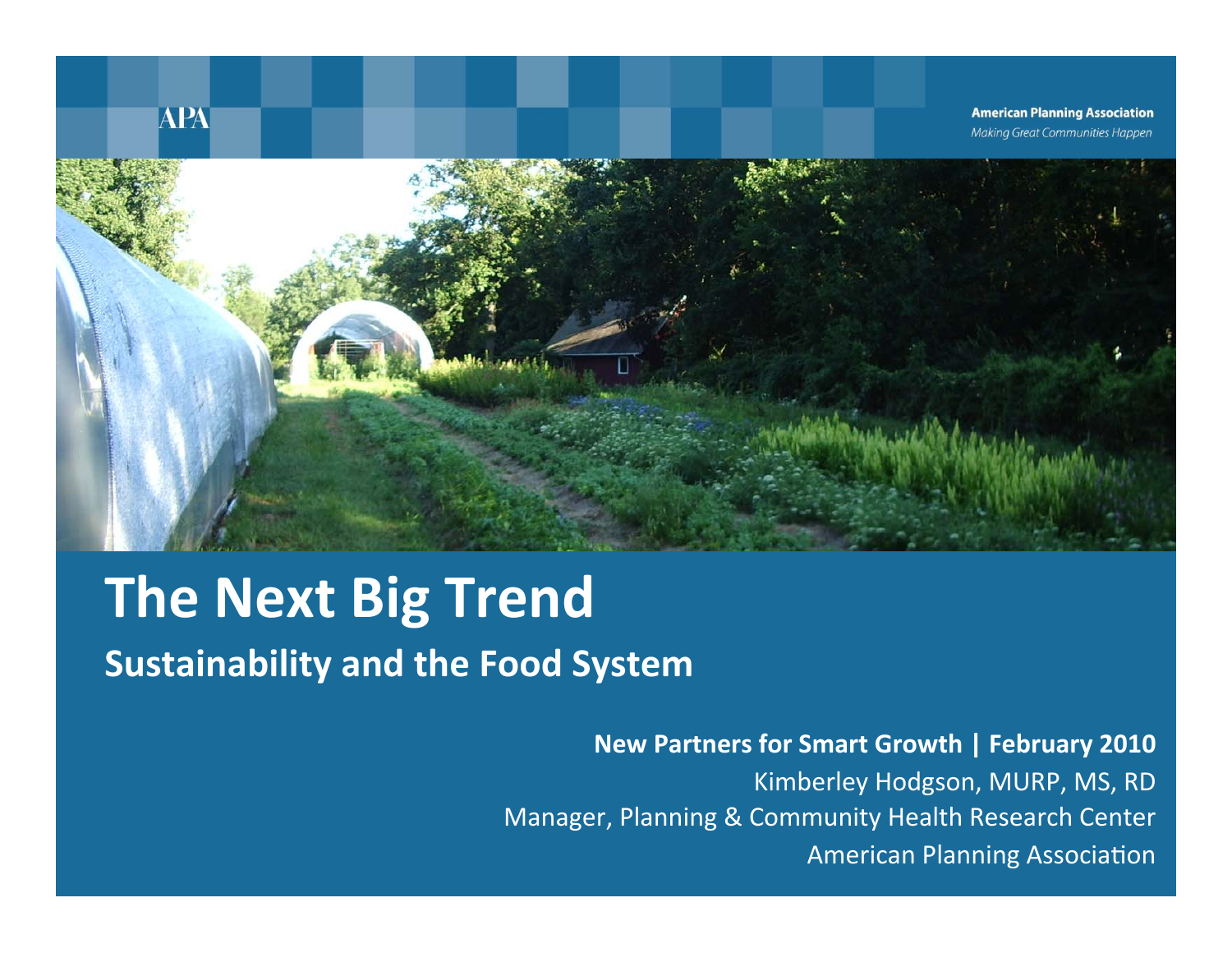## **Sustainability and the Food System**

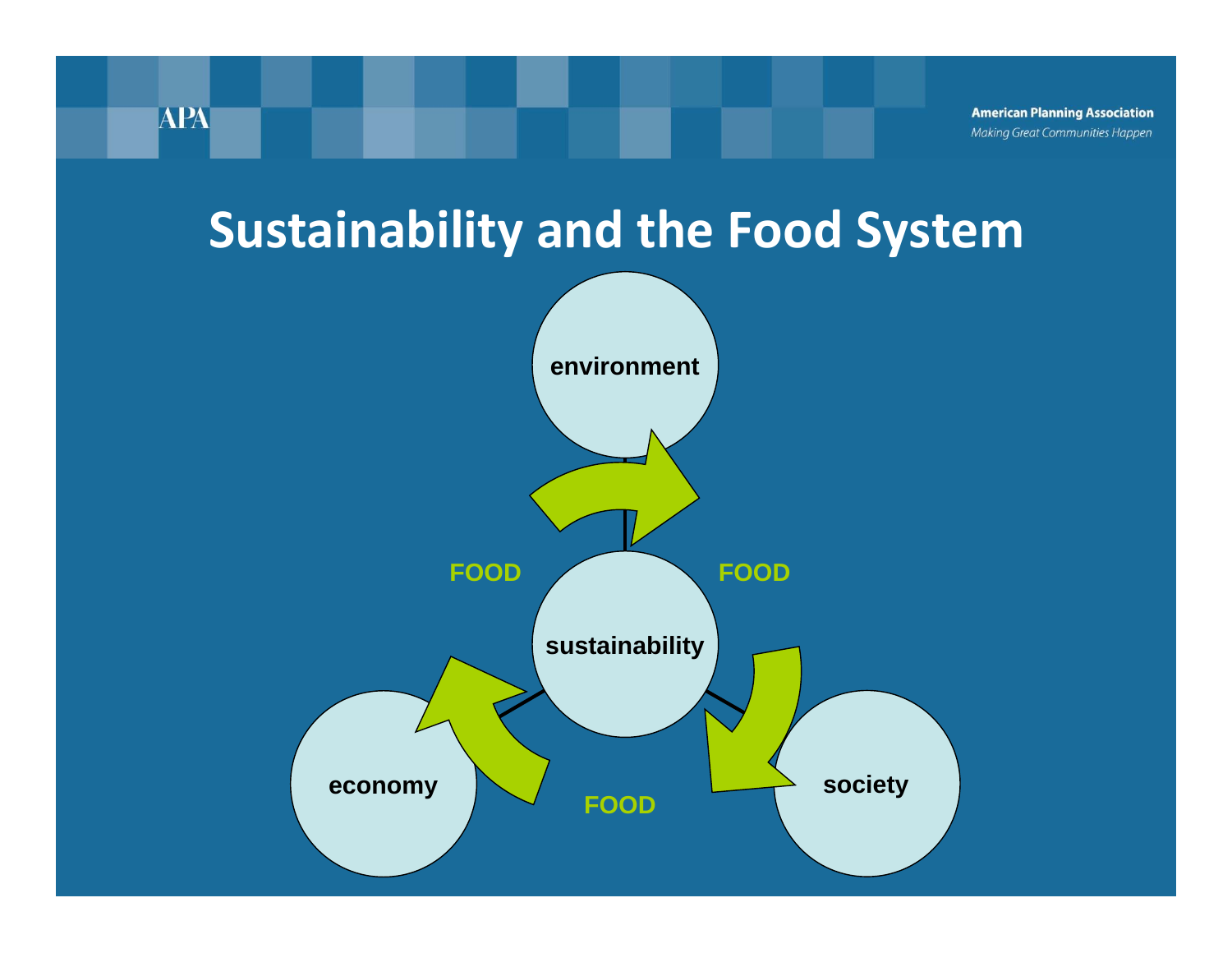## **Local Comprehensive & Sustainability Plans**

- **Traditional Comprehensive Plan** П
	- Housing  $\Box$
	- **Transportation**
	- Land use  $\blacksquare$
	- **Economic development**
- Sustainable Comprehensive Plan and Sustainability Plan  $\blacksquare$ 
	- Green infrastructure  $\blacksquare$
	- Climate protection
	- **Environmental justice**
	- Social equity
	- Public and community health
	- Food systems  $\blacksquare$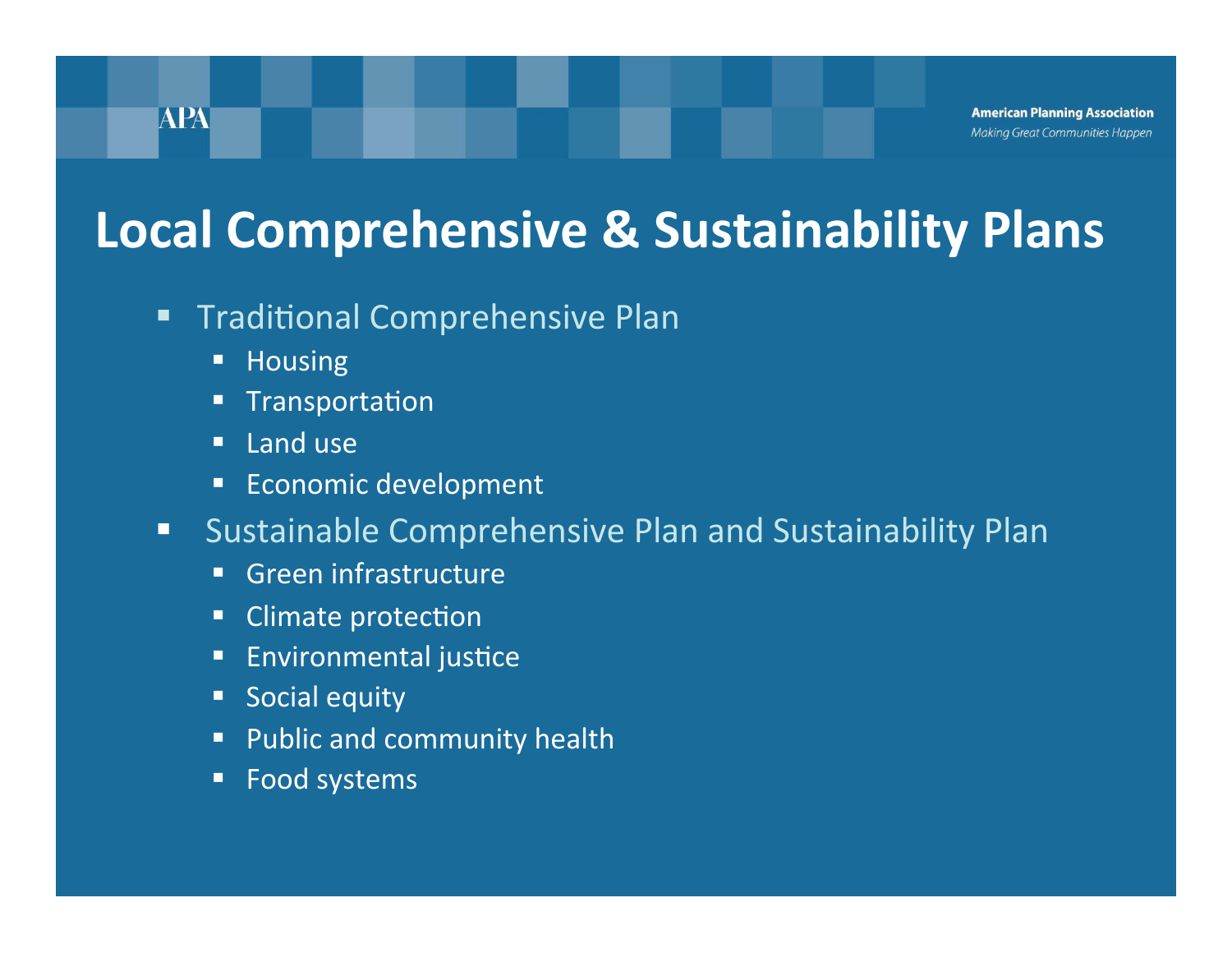**American Planning Association** Making Great Communities Happen

## **Session Objectives**

- 1. Provide an overview of the strategies used to develop and adopt food system planning elements of comprehensive and sustainability plans.
- 2. Examine the role of governmental and nongovernmental partnerships in the local and regional food systems planning process.
- Explore the impact of these plans on economic,  $3.$ environmental, and social sustainability policies and regulations in each community.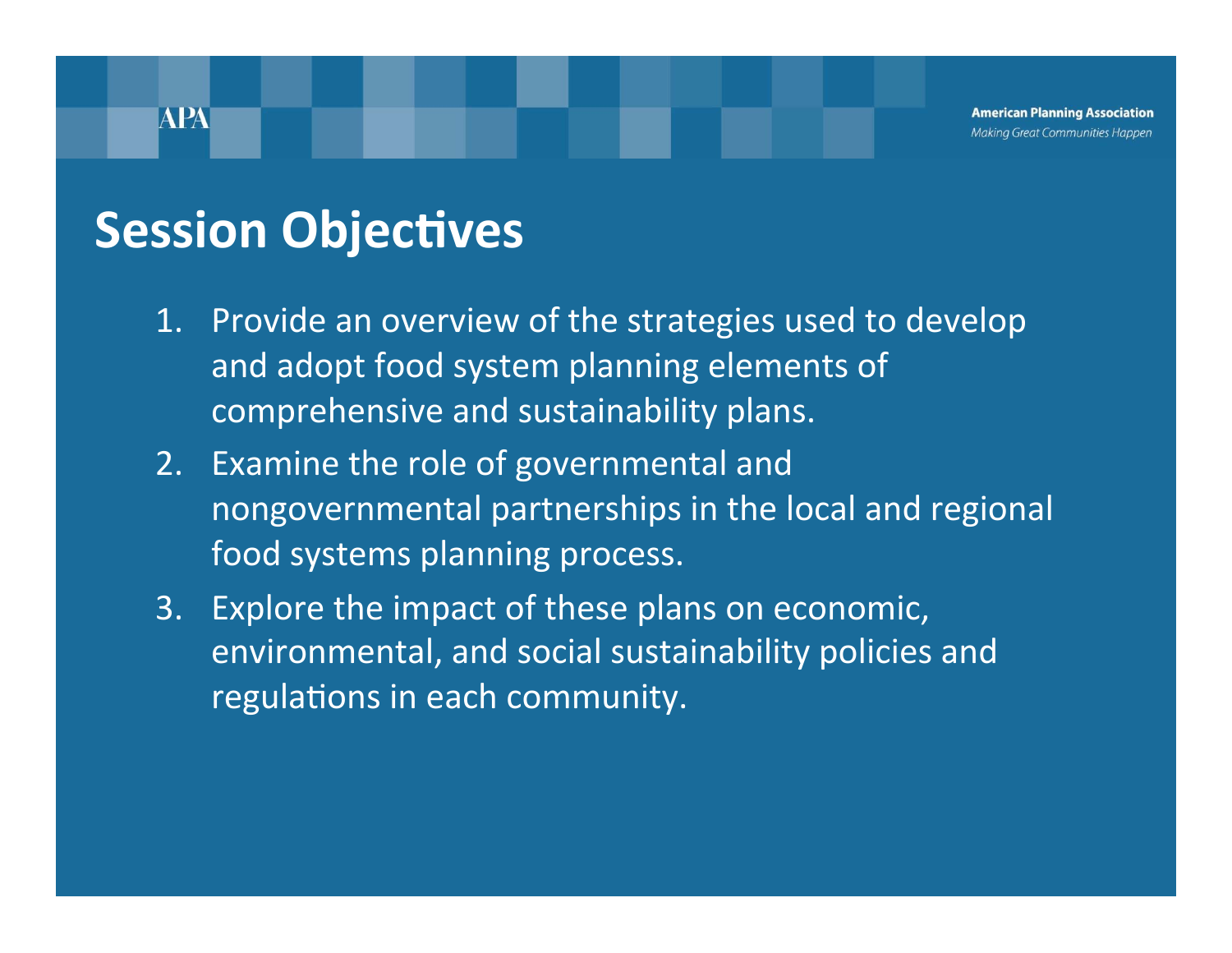**American Planning Association** Making Great Communities Happen

## **Speakers**

- **Erin MacDougall, PhD**  $\blacksquare$ 
	- Healthy Eating & Active Living Program Manager, Public Health Seattle & King County
- **Alex Hinds** п
	- Interim Director, Center for Sustainable Communities at Sonoma State п, University and Former Director, Marin County Community **Development Agency**
- **Anne Palmer, MPH** π
	- Program Director, Johns Hopkins University, Center for a Livable Future п,
- **Seema Iyer, PhD**  $\blacksquare$ 
	- Chief of Research & Strategic Planning, Department of Planning, **Baltimore City**
- **Carole Christopher, PhD** п
	- Chair, Vancouver Food Policy Council, City of Vancouver, British п Columbia, Canada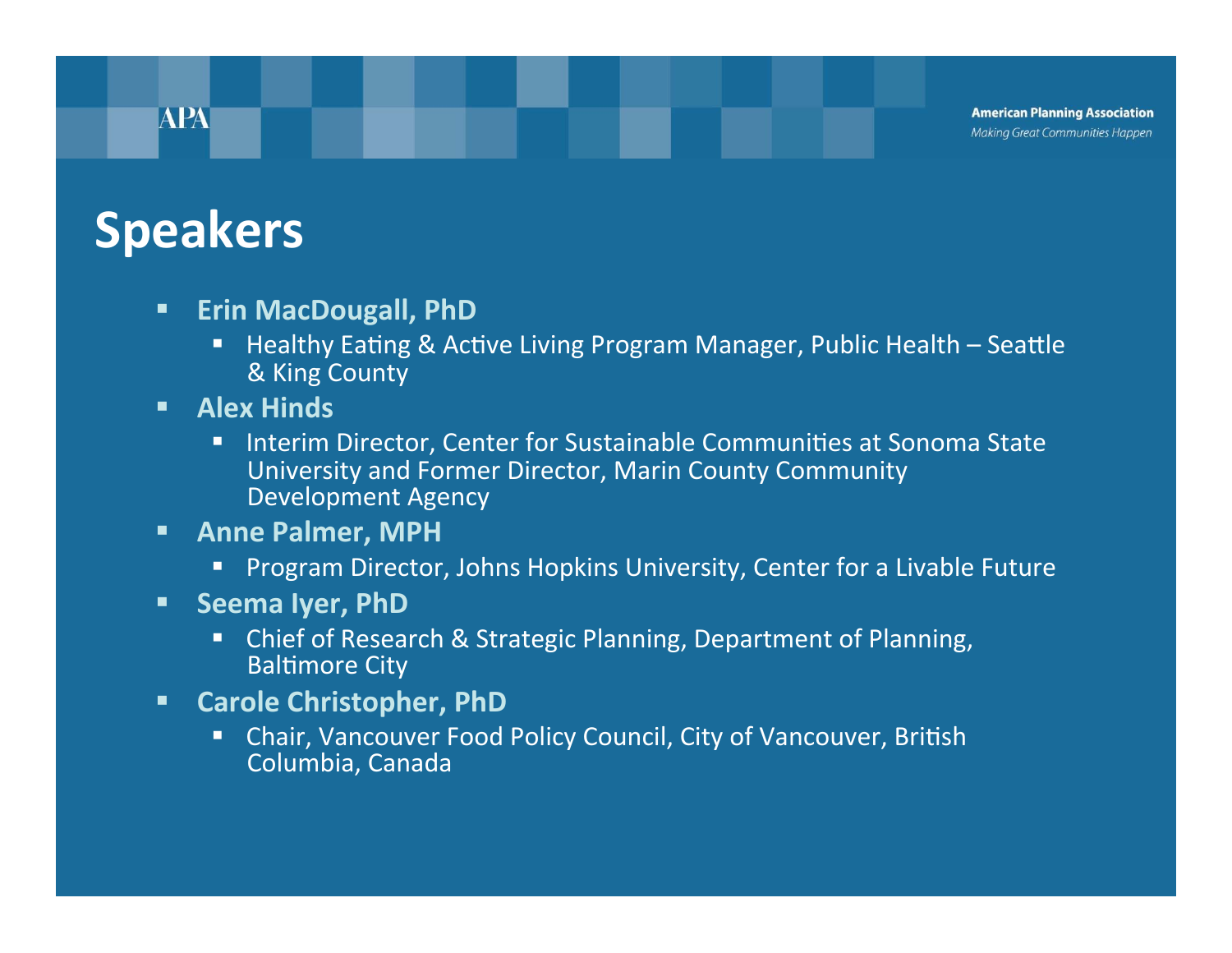# **Question 1**

**APA** 

How does your municipality's comprehensive or sustainability plan explicitly support an economically viable, environmentally sound, and socially equitable food system? (15 minutes)

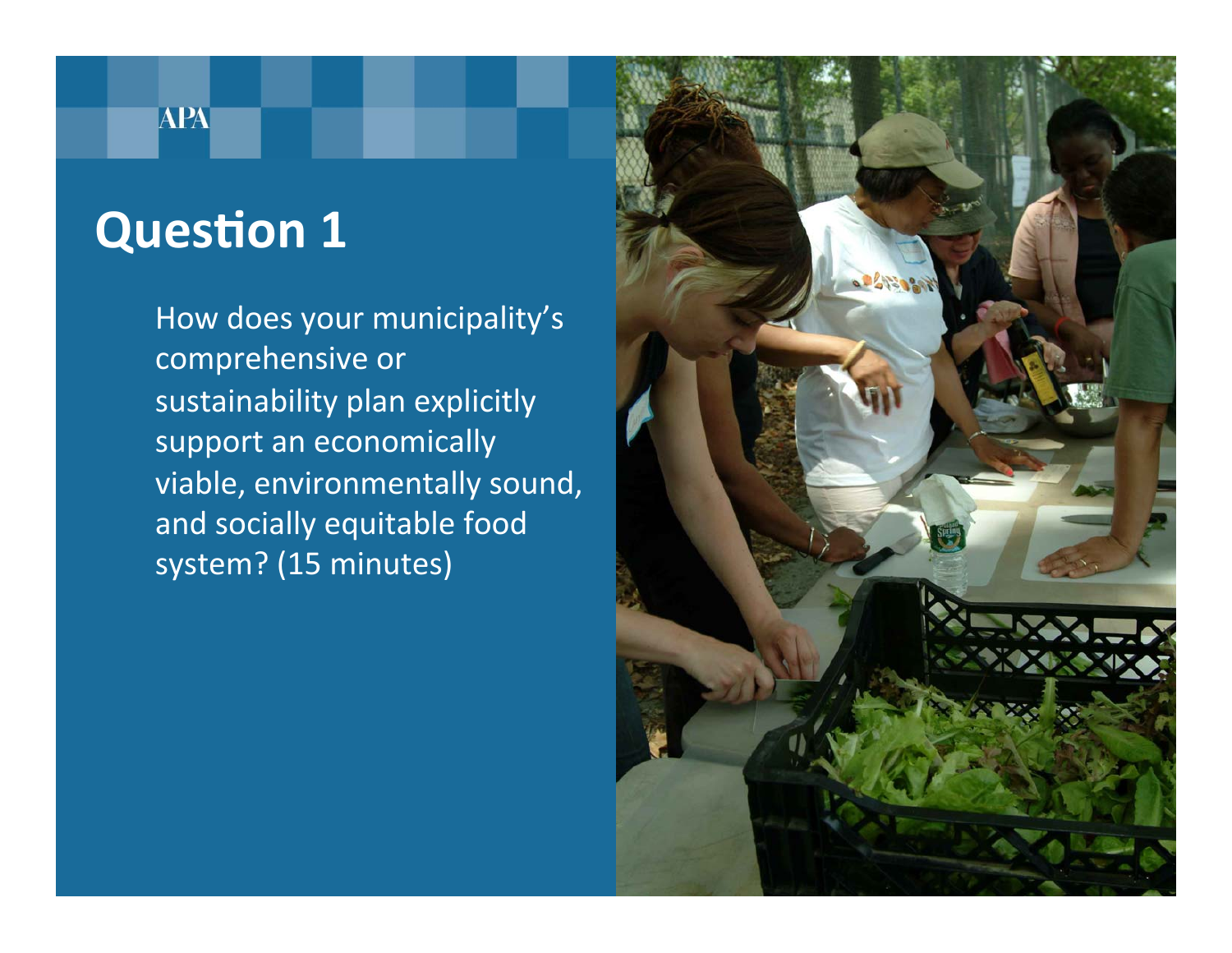### **APA**

# **Question 2**

What process did your municipality take to develop and adopt the food system components of the plan? (15 minutes)

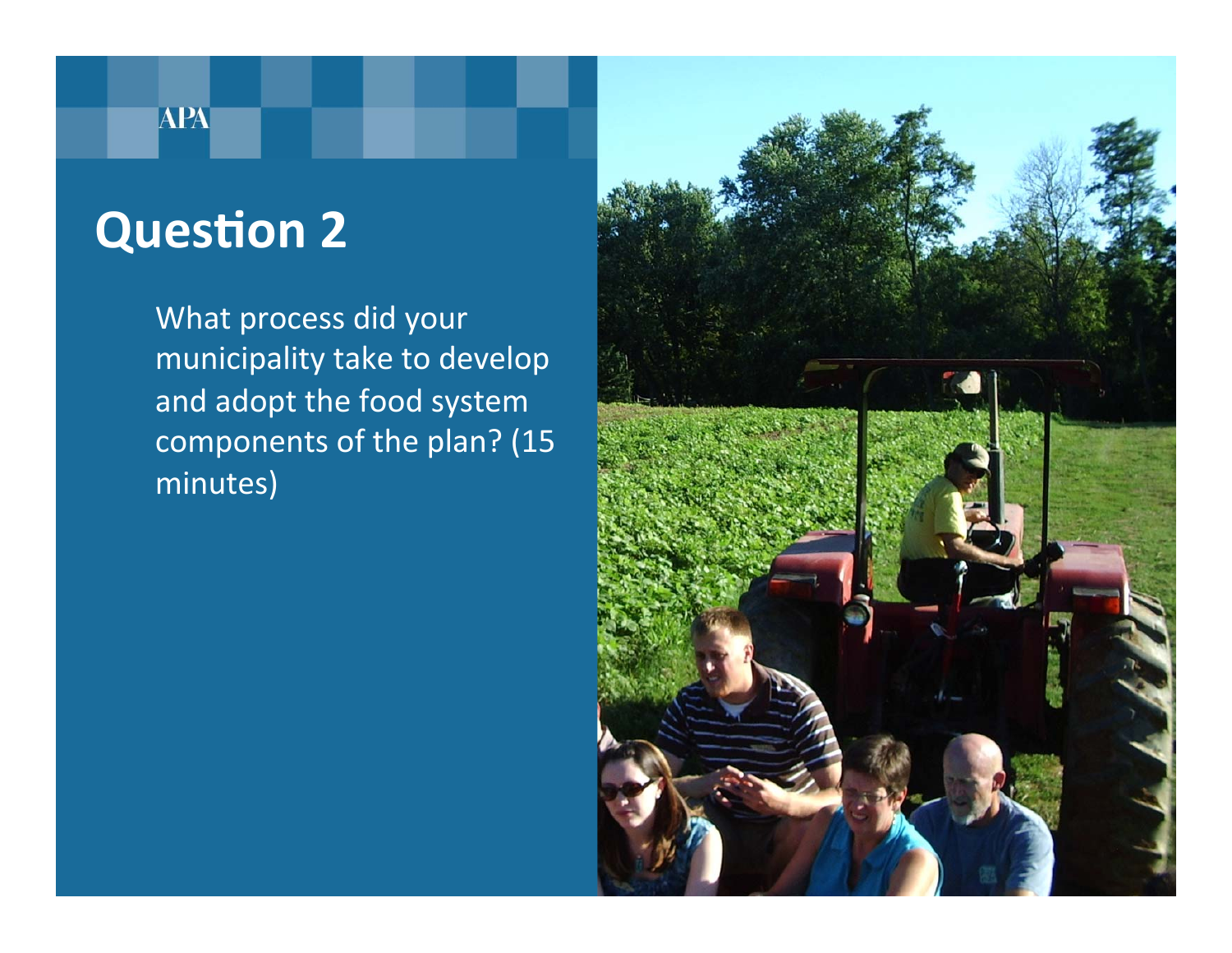## **Question 3**

**APA** 

What impact is the plan having on economic, environmental, and social sustainability policies and regulations in your municipality? (15 minutes)

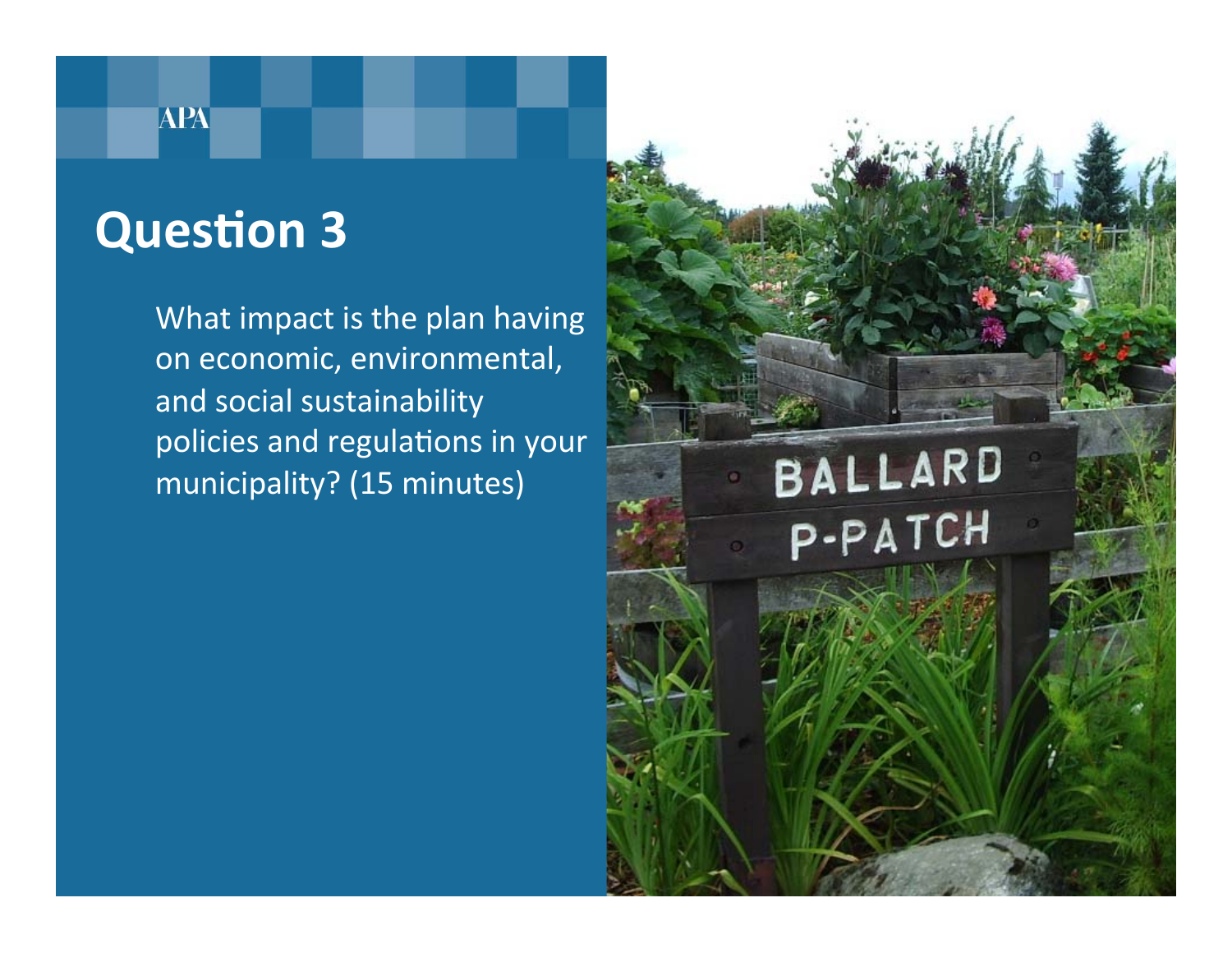## **APA**

## **Discussion**

- Q&A (10 minutes)  $\blacksquare$
- Roundtables (30 minutes)  $\blacksquare$ 
	- **APA**
	- **Baltimore**  $\blacksquare$
	- **Marin County**  $\blacksquare$
	- Seattle/King County
	- Vancouver